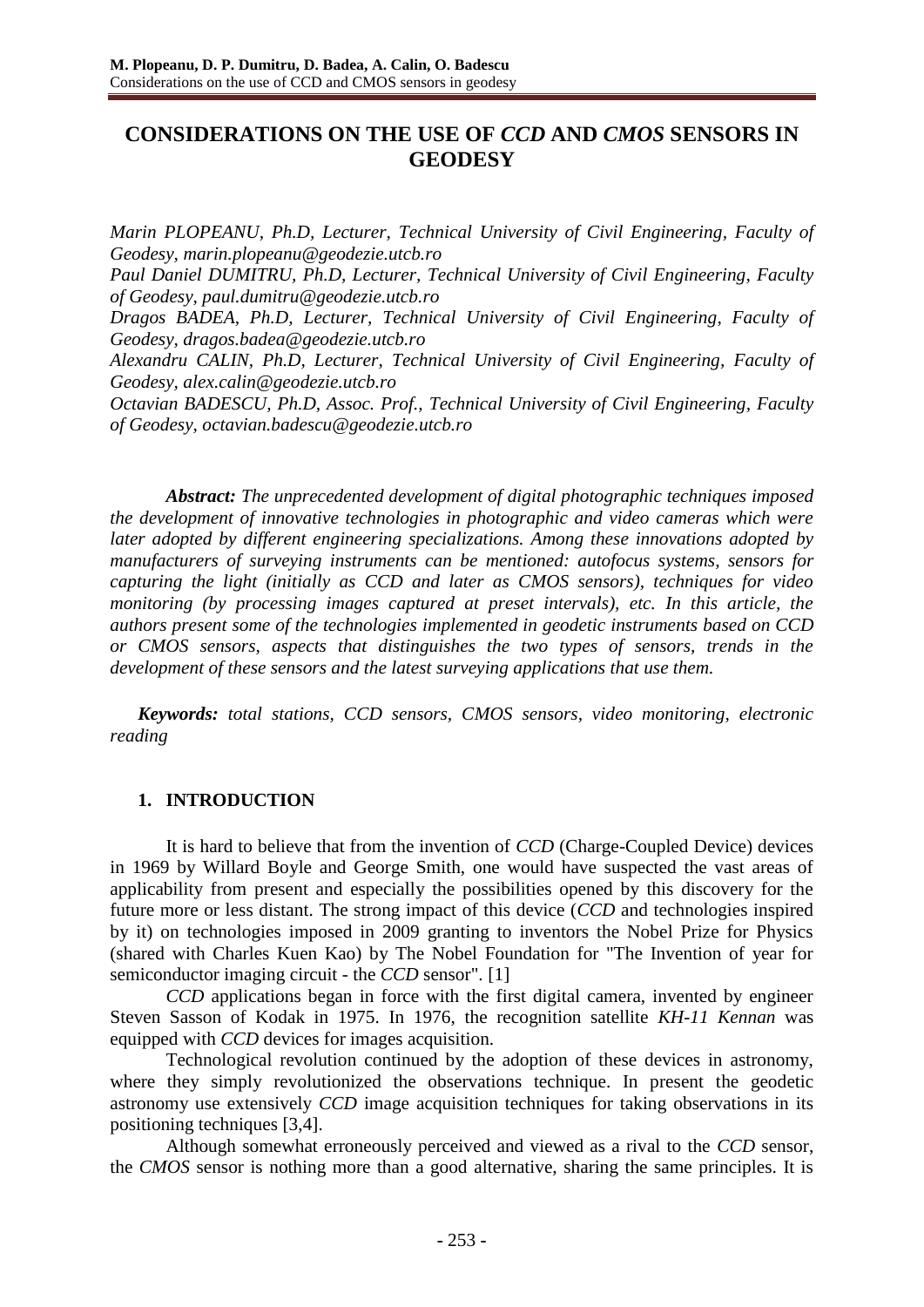obvious to anyone who deepens this problem that *CMOS* (Complementary Metal–Oxide– Semiconductor) sensor could not exist without the idea that formed the foundations of the *CCD* sensor and that the two sensors are very similar in construction and principles (the main differences being the practical implementation of these principles).

The digital revolution in image acquisition continued with the gradual replacement of the photo and video cameras equipped with film by digital instruments equipped with *CCD* or *CMOS* sensors. Currently, anyone can see the existing photo and video progress and also the obvious correlation between the performance of these devices with the quality of the image sensor, whether the sensor is *CCD* or *CMOS*.

The modern geodesy realized the potential of this technology in taking observations and the manufacturers of the geodetic equipment reacted accordingly with these needs by developing systems that have integrated *CCD* or *CMOS* sensors for images acquisitions or for various technical tasks. Even without specific geodesy instruments, the geodetic researchers have adopted and adapted other technologies for their needs. The photo-video techniques allowed monitoring of important objectives by taking images at predetermined intervals drawing conclusions about the changing in their structure or in their own positions in time (by time series) and space.

#### **2.** *CCD* **AND** *CMOS* **SENSORS**

#### **A.** *CCD Sensors*

Beyond its electronic aspects, the *CCD* is simply an array of photocells. They convert photons of light (falling on photodiodes of the sensor) in electrons, generating electric signal which is stored in digital form for image reconstruction (formed on the sensor) in a computer or minicomputer. During the exposure of the sensor to the light, the objects (based on their color) will generate in the exposed areas large or small amounts of electricity correlated with the intensity of light that reaches (during exposure), each element of the array (represented by the photodiodes). If the image sensor is continuously evaluated, video monitoring results. It is worth mentioning that a video is nothing but a very quick succession of still images, conventional measured and defined as "frames per seconds", abbreviated *fps*. From this point of view, the image sensor plays the same role in the static images, as in the video images.



Fig. 1: The serial algorithm for the collection of the electrical values in Interline *CCD*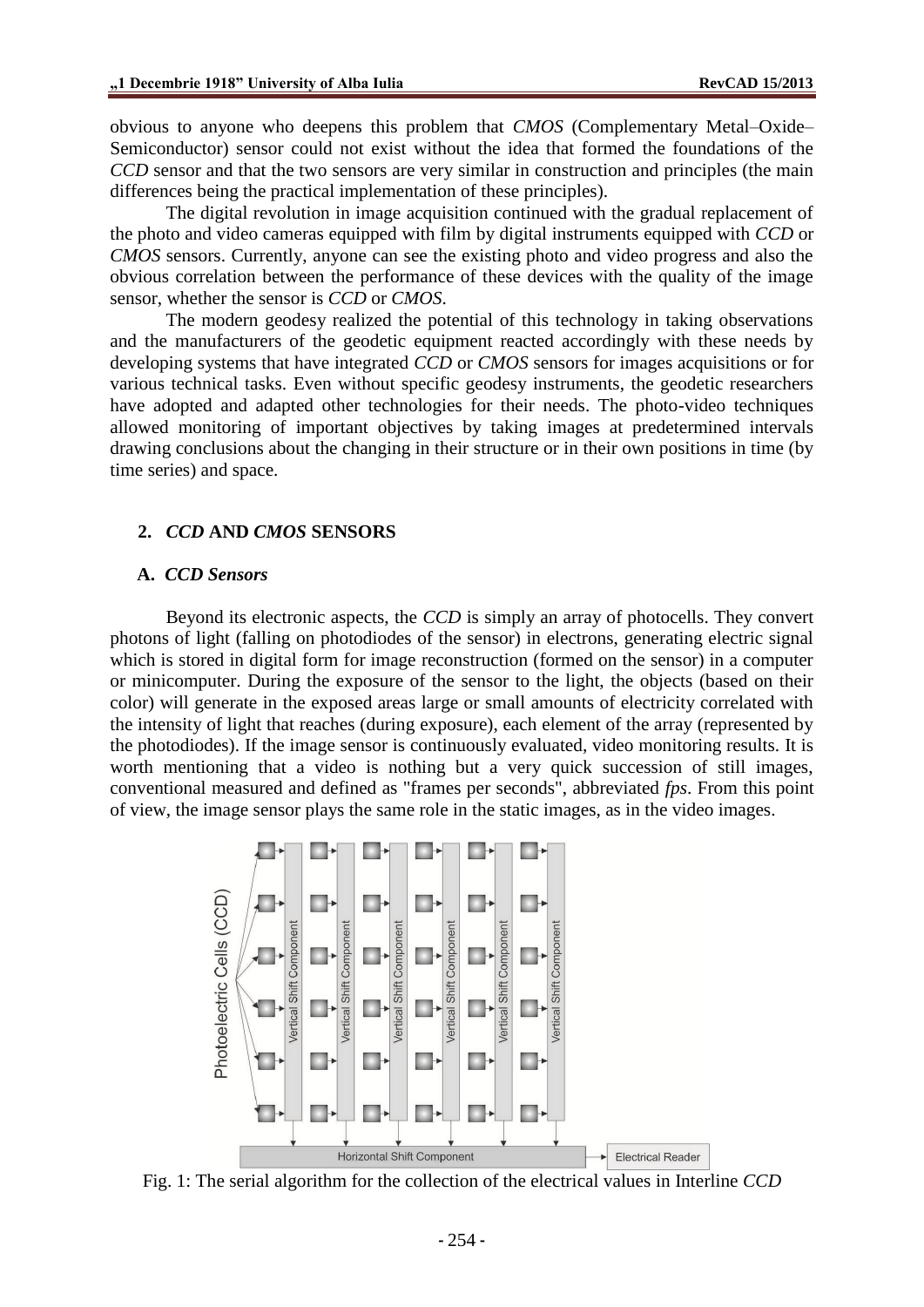A *CCD* sensor with 12MP (Mega Pixels) resolution for example, has about 12 millions of photodiodes. For each snapshot, the computer of the instrument equipped with this sensor should read and determine approx. 12 millions of electric charges. These determinations are made in a serial way for the *CCD* sensors with a so called "interline interface": each photo-diode transmits its load to the computer first vertically and then horizontally. Based on these values, the computer reconstructs the image (Fig. 1).

To avoid the loss of light, each cell in the matrix of the sensor is coated with micro lens specifically designed to capture light from neighboring areas (Fig. 2) [4]. This arrangement applies to the *CMOS* sensors in the same way.



Fig. 2 each cell from the sensor is equipped with micro lens to cover inter-cell spaces

The main disadvantage of this type of image sensor (*CCD*) is the method of electric charges transmission to the processing unit. The serial transmission is time-consuming, especially for videos. Currently, *CCD* sensors with interline transfer may not exceed 25 fps barrier, being in this respect inferior to the *CMOS* sensors. However, *CCD* sensors are suitable for instant exposure to light (with so called Global Shutter), allowing to the video equipment to reduce some unwanted effects, especially in recording subjects with high speed movement. However, the *CCD* developed the so called the smear effect, the effect of vertical columns of light that appear in the image. For the *CMOS* sensors, this effect is virtually nonexistent.

It is worth noting that, till the development of the backlit *CMOS* sensor named *BSI* (Back Side Illuminated) *CMOS*, the *CCD* sensors were considered to be the most suitable for taking pictures in low light conditions. For *CCD* sensors, the main source of noise is the electrical transport to the processing unit. By their construction principles, the *CMOS* sensors eliminates the disadvantage of the electrical information transportation and thus do not add this type of noise in the image. With *BSI* technology development, *BSI CMOS* sensors are currently considered the most suitable in taking pictures in low light conditions.

*CCD* sensors are about 10 times more sensitive to light than *CMOS* sensors. *CCD* sensors are at the same time (at present) more expensive and electrical information transmission technology of the diode to the processing unit is power consuming. This makes the instruments with *CCD* more power consuming than those with *CMOS* sensors.

The electrical signal carried serially, line by line in *CCD* interline devices is at first analog and therefore require analog-to-digital conversion, hence and the additional loss of time while accumulating extra noise.

# **B.** *CMOS* **sensors**

The *CMOS* sensors differ from *CCD* sensors only by the transportation modality of electric charges to the processing unit. In terms of principles, the *CMOS* sensors share the same technology as the *CCD* sensors. They uses the same photoelectric effect whereby photons are converted into electrons, the electric charge being directly proportional to the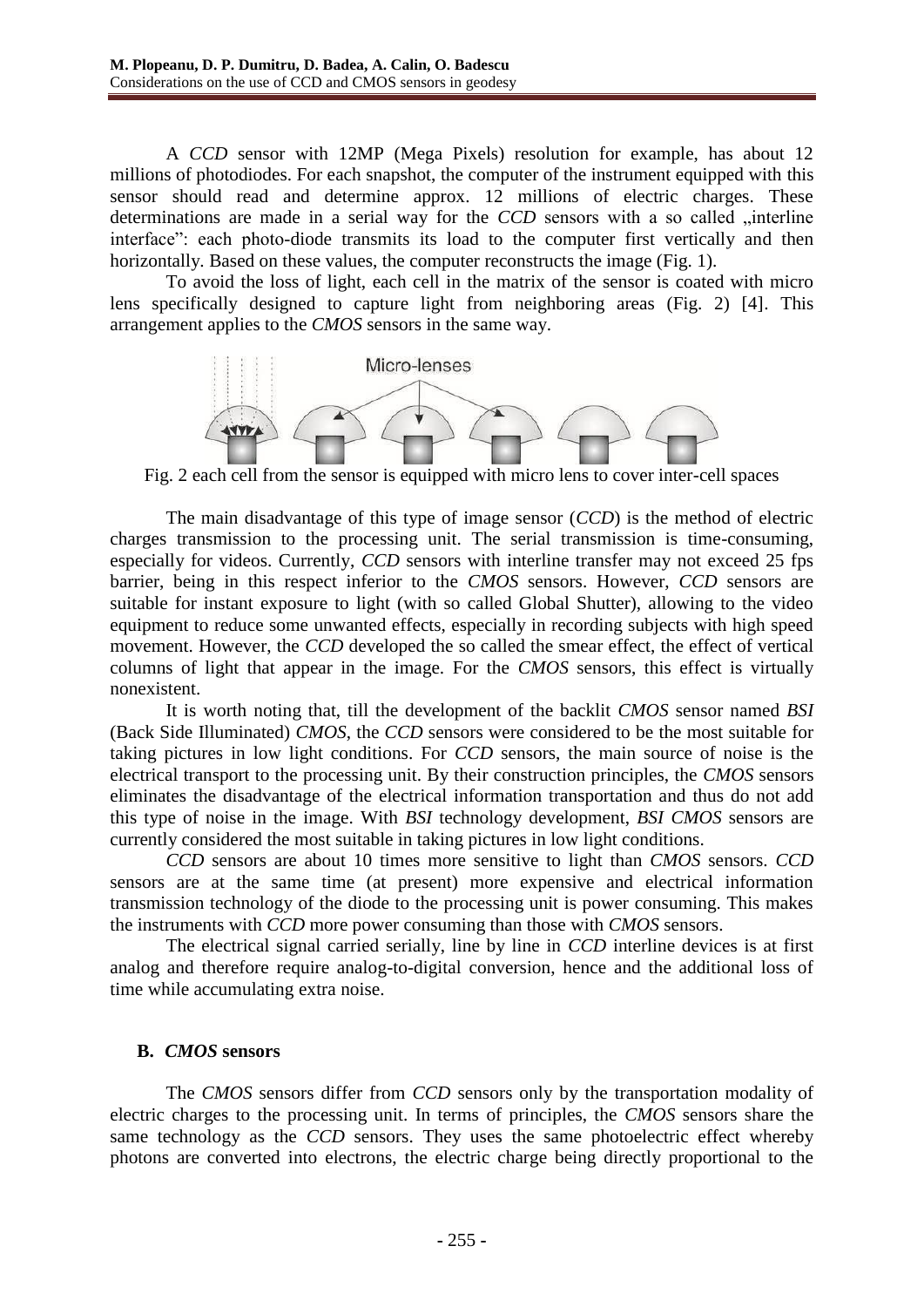intensity of light falling on the photodiode (which represents the basic cell of the image sensor array).

The main difference between the two sensors is that in the *CMOS* case for each photodiodes is associated an electronic component that accumulate directly the electrical information. This information is then sent electronically and independently through electronic circuits (metal wires) to the processing unit (where the reconstruction of the image is made). Since each photodiode transmit immediately their information to the processing unit makes the *CMOS* sensor to be considered the best for video films with more *fps*. The *CMOS* cameras reach often 200 *fps* and even 2000 *fps*. These remarkable speeds in recording images are possible thanks to a trick done in the image collection process: each image it is not taken simultaneously but gradually, with the so-called *Rolling Shutter* [5]*.* Practically, every picture is taken line by line (somewhat sequentially) from the top to the bottom. As soon as the bottom of the sensor was exposed the above part is exposed again and the process is repeated as often as needed. Through this sequential and continuous image recording can be obtained in a second of time this impressive number of frames, number limited only by the speed of the *Rolling Shutter*.

It is worth mentioning that this rapid recording of frame has some side effects, especially for objects moving at very high speeds (propellers aircraft, fan blades, items taken from the train or plane, etc..): a) the effect of *skew* that makes the vertical objects taken at high speed to appear distorted and inclined in the direction of the movement, b) the *wobble* effect that makes objects moving at high speeds to appear duplicated and distorted (with stretchy and rubbery appearance), c) *partial exposure* effect that makes certain portions of the image to be displayed differently illuminated in relation with others (especially for long exposures to strong light sources - such *flash light*).

*CMOS* sensors came to the top with a reversal in the structure of its metal wire, meaning that the photodiodes are placed with their back near the light, avoiding blind spots of micro-lenses. These types of sensors are named Back Side Illuminated (*BSI*) *CMOS* sensors. Figure 3 inspired from the Sony website [2], presents this reversal that was not constructively possible until recently.



In Fig. 3, can be seen how the reverse of the *photodiodes substrate* with the *metal wiring* substrate, a higher proportion of light reaches directly the photodiode in the *BSI CMOS*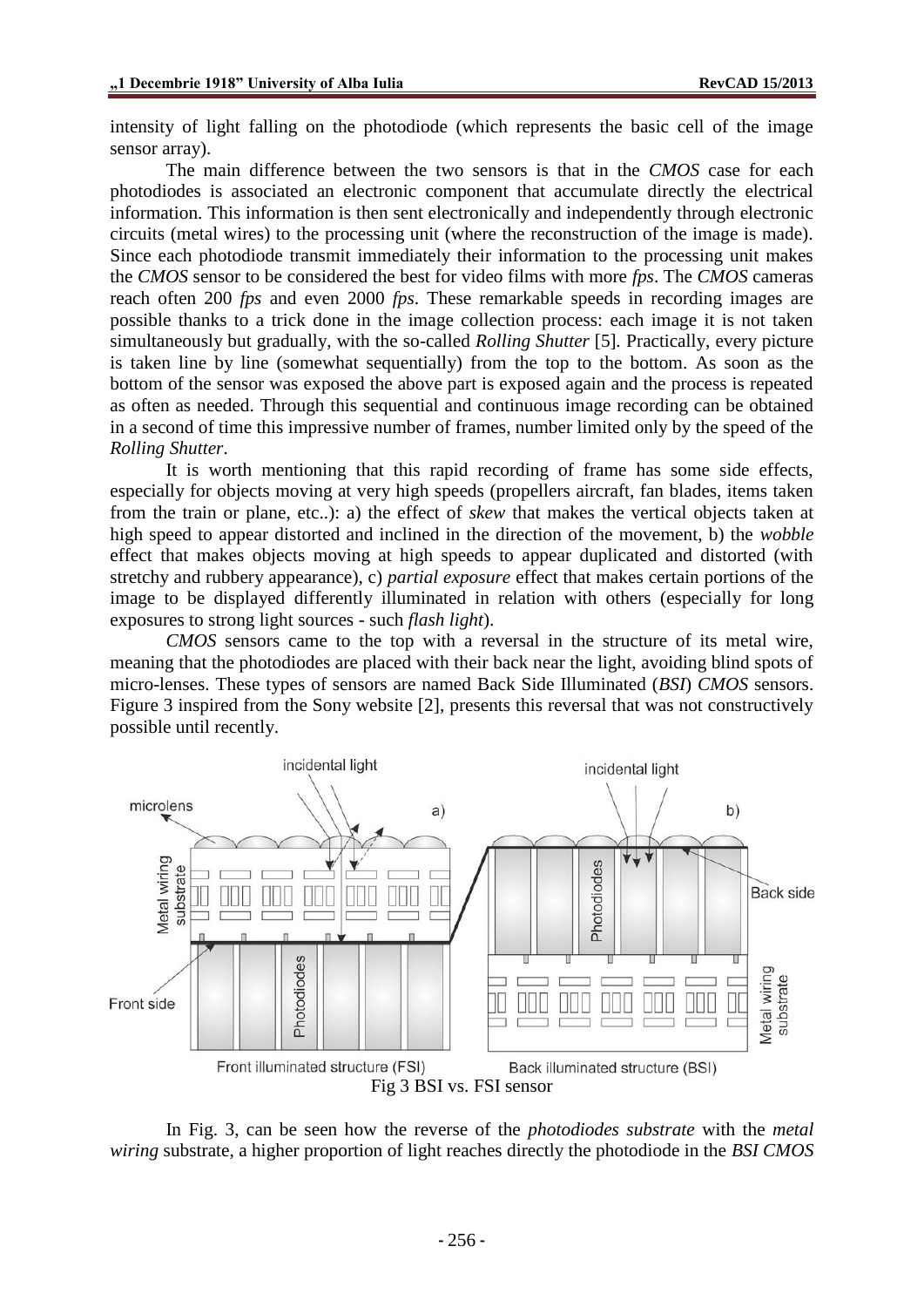case, unlike in the *FSI* (Front Side Illuminated) case, where most of the light is lost in the metal wiring.

By this artifice, *BSI CMOS* sensors are twice more sensitive to light and also have a significant noise reduction in low light conditions, compared with the *FSI CMOS* sensors [2].

If at the foregoing advantage is added the low production costs (even ordinary

electronics factories can build such sensors), low power consumption and prospects of development, can be easily understand why this type of sensor came to the top in present.

To have a complete picture must be noted that in the *BSI CMOS* sensors case, the images taken in good lighting conditions, because of the direct illumination of the photodiodes, can appear the disadvantage of so called *crosstalk* between pixels (this can cause pixels to bleed into each other), which makes losses in the image contrast (these images can get the unwanted wash-out appearance).

#### **C.** *CCD* **vs.** *CMOS* **sensors**

The *CMOS* vs. *CCD* debate is a trap mainly used for purely commercial purposes in advertising campaigns. With all these advantages and disadvantages of each type of sensor, sensor superiority over another is strictly a matter of context and content (the direction chosen), each discovery allowing one or the other to dominate a particular aspect in the process of images acquisition. We mention again that these sensors are fundamentally the same; the two types of sensors (*CCD* and *CMOS*) can be regarded as brothers rather than enemies.

# **3. USING THE** *CCD* **AND** *CMOS* **IN GEODETIC APPLICATIONS**

# **A. The quality of the images depends directly by the pixel size**

In digital photography, the aim is the printed photos on large papers (posters). If the photo is aimed for viewing on computer, then a similar resolution to those of modern monitors would be sufficient. Thus, a resolution of 1280x800 px (about 1MP) should be sufficient. Even for large monitors with higher resolutions, 2MP resolution of the *CCD* or *CMOS* sensor would be sufficient.

The actual megapixels competition of the compact cameras has a predominant commercial role, because the quality of printed photos is given mainly by the *quality* and the *size* of the physical sensor. A large sensor (in physical size) with the same number of megapixels with a smaller sensor will generate a higher quality image simply because *each pixel will be bigger*. A large pixel will generate more electricity without noise, corresponding to a greater amount of light received. The end result will be a cleaner, brighter and higher quality image even in low light conditions (as internal noise is also low). For compact cameras where the sensor is small (1/2.3", which corresponds to sizes: 6.16mm width and 4.62mm height and thus an area of approx.  $28mm^2$ ), a relatively high resolution (12) megapixels) would translate into a very small pixel size: approx. 2.3  $\mu$ m<sup>2</sup>. The amount of light that can be perceived by such small cell is quite limited, it must be amplified digitally, and the noise that will be found in the final image will be significant. Printing large size of these files (such as *A2* paper) will highlight technical imperfections. That is why clutter a large number of pixels in a so small area is a non-sense, the image is ultimately weaker in the case of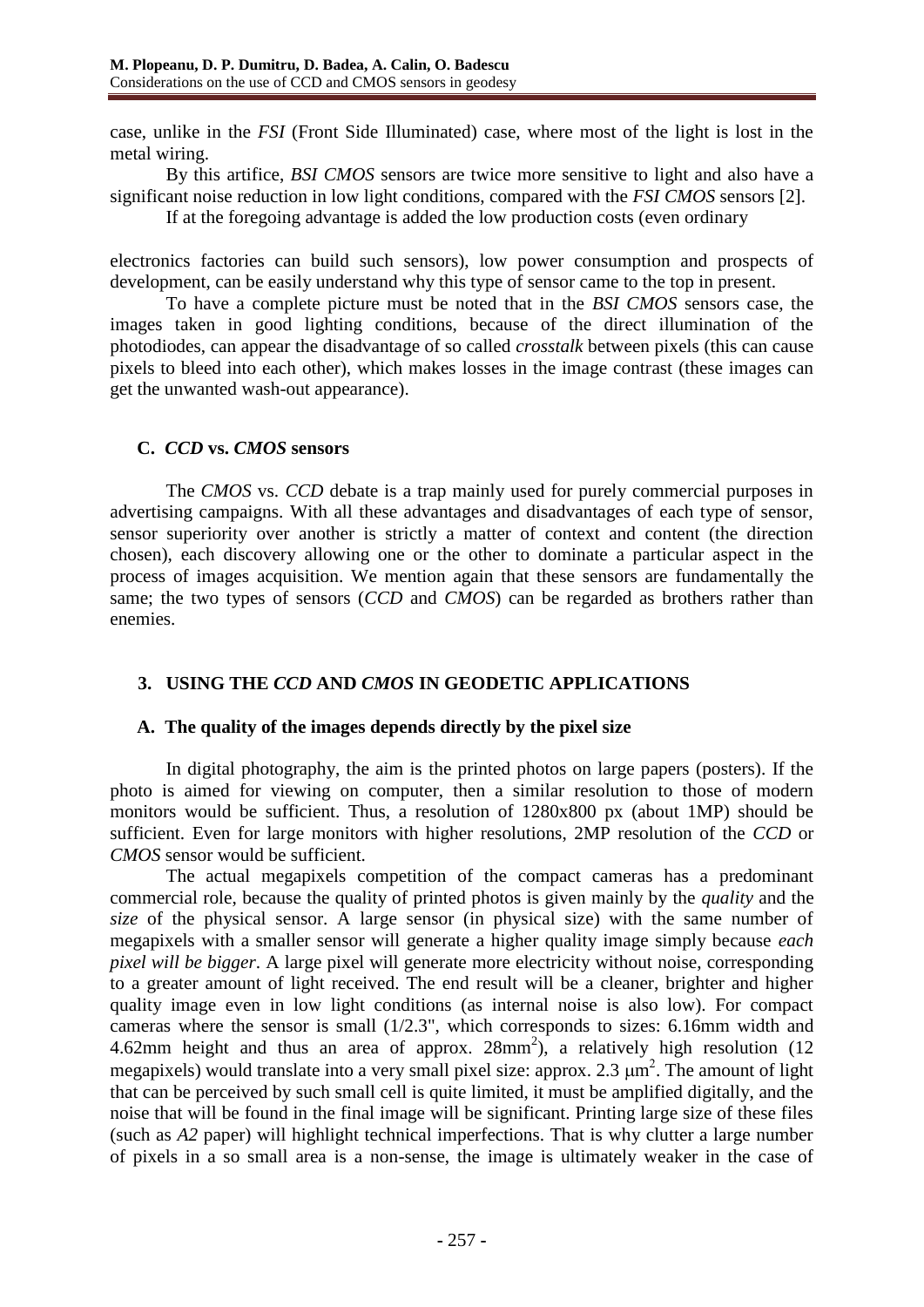cameras with more megapixels than those with fewer megapixels (at sensors of the same size).

For comparison, consider one of the largest currently existing sensors (found in 35mm Full Frame format): 36 mm. widths and 24mm. height with an area of 864mm<sup>2</sup>. At 12MP resolution of such a large sensor, will results a pixel size of 72  $\mu$ m<sup>2</sup>. This pixel is about 30 times larger than that of a compact camera! It is easy to understand that in such a cell of this size, the quality and quantity of light received is substantially higher. In this case there is no need of a digitally amplification and therefore the noise is considerably reduced. A print at *A2*  paper will generate a quality poster, pleasant to look at.

The above considerations highlight an important aspect: the most important element in choosing an image sensor, in addition to its *quality*, is the *pixel size*.

#### **B.** *CCD* **or** *CMOS* **geodetic applications**

In geodetic applications, the main objective is certainly not printing but even for these applications are valid principles listed above: the *quality* of the sensor and *pixel size*. In most applications (some of them listed below), a sensor with a big size pixel (and - in some applications eg. Photogrammetry - with high resolution), will help considerably in obtaining of good results.

- **a) Digital Levels (geometric leveling).** Each reading in these instruments is derived from images taken from rods by a *CCD* or *CMOS* sensor. The counting of divisions is done electronically. Besides the obvious advantages compared to conventional reading (human), this method presents several drawbacks: difficult measurements in low light conditions (counting division is made difficult on an image with blur and noise, autofocus is done slowly or is impossible). It is preferred that these levels to have quality *CCD* or *CMOS* sensors (autofocus and high quality pictures of the rods). In addition, the whole system depends on the quality of the rods. Scratches or missing areas on rods can block entire measurement process [6].
- **b) Electronic compensator for total stations**. Most electronic total station incorporates an electronic compensator mono-axial or bi-axial. In most cases, due to its simplicity, these compensators are based on liquid vials. Reference fluid provides a physical reference close to perfection, and thus the inclinations of the total stations can be obtained in relation to the reference surface [6].

Readings of deviations from the reference surface is often achieved with the aid of *CCD* or *CMOS* sensors whether if they are linear (see Figure 4) or as a matrix (Fig. 4b).



Fig. 4 a) Mono-axial electronic compensator (using linear CCD or CMOS sensor) b) Bi-axial electronic compensator (using CCD or CMOS matrix sensor)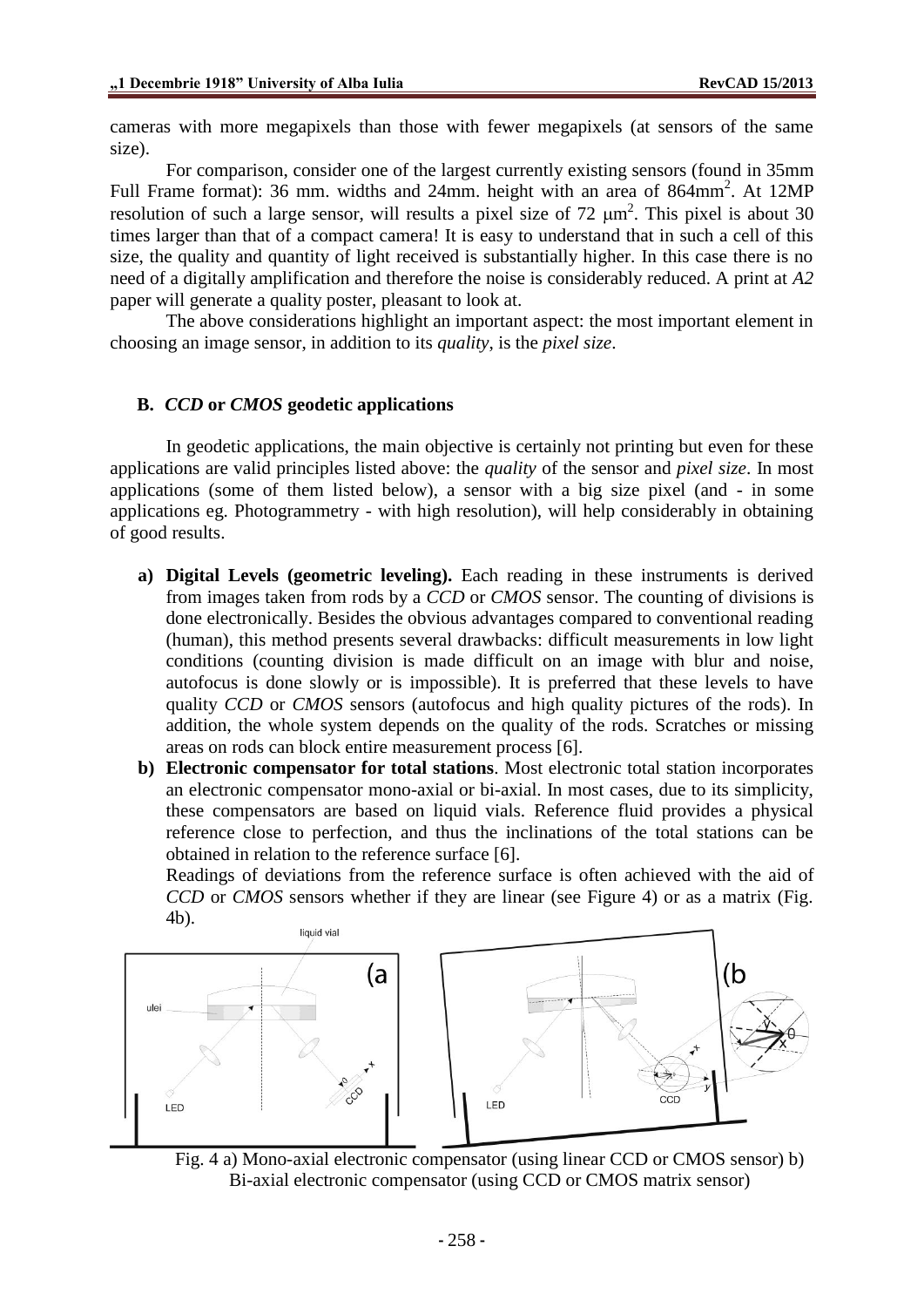**c) Prism tracking in the motorized total stations systems.** In these systems, *CCD* or *CMOS* sensors are integrated by superimposing over optical field of a matrix of pixels (placed in the focal plane of the lens – Fig. 5a). The movements of the prism are monitored in a local coordinates system, each pixel with maximum brightness corresponding to the instantaneous position of the prism. When the position of the prism is changing, the system calculates a displacement vector *e*, the motorized total station is moving in the direction of the vector *e* cancellation (Figure 5b) [6].



Fig 6 a) *CCD* (CMOS) sensor superimposed on the optical field, b) The displacement vector *e*. By its cancellation, the total station track continuously the prism

- **d) Video Total Stations.** On the same principle presented in the previous paragraph, these video total stations associate a *CCD* or *CMOS* sensor with optical field. In these total stations, the user chooses a point on the video image and the total station will identify the corresponding point in the field and then measure its geodetic elements (angles, distances, coordinates). In the stakeout processes, on the video image, the total station will visually indicate the discrepancies between measured and projected positions.
- **e) Electronic autocollimators**. Autocollimators allow obtaining with high accuracy (up to thousandths of arc seconds) of the inclination angles relative to the line of collimation. If total station is equipped with an autocollimator, the readings will be made using the total station angle device. In the electronic autocollimators case, the inclination angles are determined on a *CCD* or *CMOS* sensor. Each measured pixel correspond some shift in the direction of tilt. From the right triangle formed the inclination angle can be obtain trigonometrically. In these systems, the accuracy of the reading is obtained either by interpolation (performed on medium resolution sensors), or by choosing a higher resolution sensor [7].
- **f) Video monitoring.** The relative position of two objects (the telescope equipped with *CCD* or *CMOS* sensor and target sight) can be monitored by video. Relative readings between the center of the target and the intersection of the crosshairs of the telescope can be quantified by electronic *CCD* or *CMOS* readings. The problem in such systems is the propagation medium that acts as a bending factor for each angle direction that is monitored.
- **g) Terrestrial and aerial photogrammetry.** As in the classical photo-video image acquisitions the photogrammetry made the transition from analog to digital (albeit more slowly than in traditional photography), speculating the clear advantages of *CCD* and *CMOS* sensors. If in the past, small sensor resolutions obliged the specialists to a laborious process: taking analog images, which are then digitized by scanning at high resolutions. In the present, the high resolution and large size sensors [3] led almost in totality to the digital age. In terrestrial photogrammetry, the transition from analog to